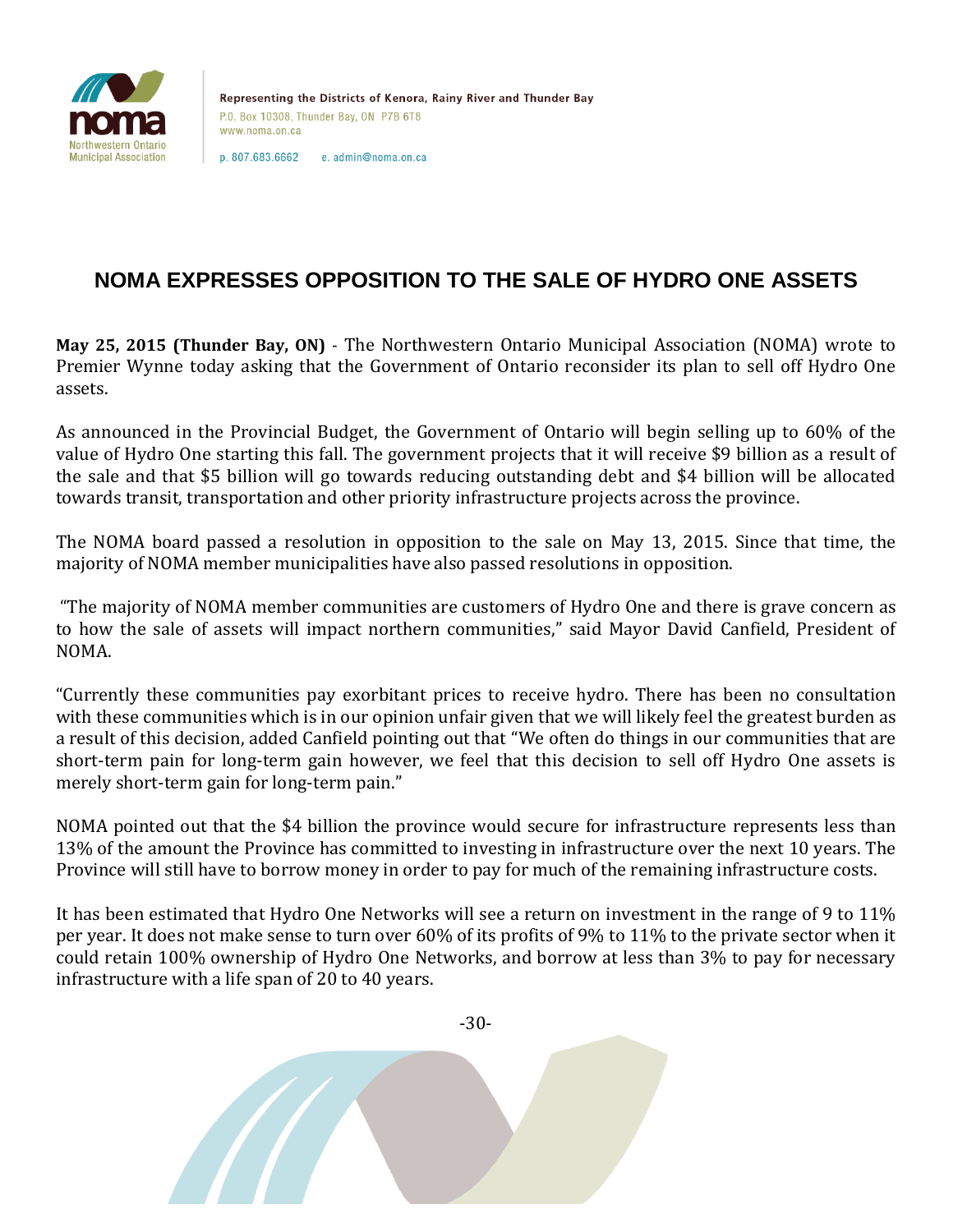## **For More Information:**

Mayor David Canfield President of NOMA (807) 467-2018 – office (807) 468-1115 - cell

## **The NOMA Resolution in opposition reads as follows:**

WHEREAS the public electricity system in Ontario is a critical asset to the economy; and

WHEREAS much of the economy of the province, including Northwestern Ontario, hinges on a solid, sustainable and reliable electrical transmission and distribution system, and

WHEREAS Hydro One Networks has recorded profits of \$2.297 Billion over the last three years and paid dividends to the Province of Ontario in the amount of \$588 million in 2012 and 2013 combined, and

WHEREAS the Government of Ontario has announced that it will begin selling up to 60% of the value of Hydro One starting this fall, and

WHEREAS the Government of Ontario has projected that it will receive \$9 billion as a result of the sale and that \$5 billion will go towards reducing outstanding debt and \$4 billion will be allocated towards transit, transportation and other priority infrastructure projects across the province, and

WHEREAS the amount of \$4 billion represents less than 13% of the amount the Province has committed to investing in infrastructure over the next 10 years, and

WHEREAS the Province will have to borrow in order to pay for much of the remaining infrastructure costs, and

WHEREAS it has been estimated that Hydro One Networks see a return on investment in the range of 9 to 11% per year, and

WHEREAS the Ontario Government is paying less than 3% on current borrowing, and

WHEREAS it does not make sense to turn over 60% of its profits of 9% to 11% to the private sector when it could retain 100% ownership of Hydro One Networks, and borrow at less than 3% to pay for necessary infrastructure with a life span of 20 to 40 years, and

WHEREAS the privatization, partial or whole, of electricity has led to higher rates and less control; and